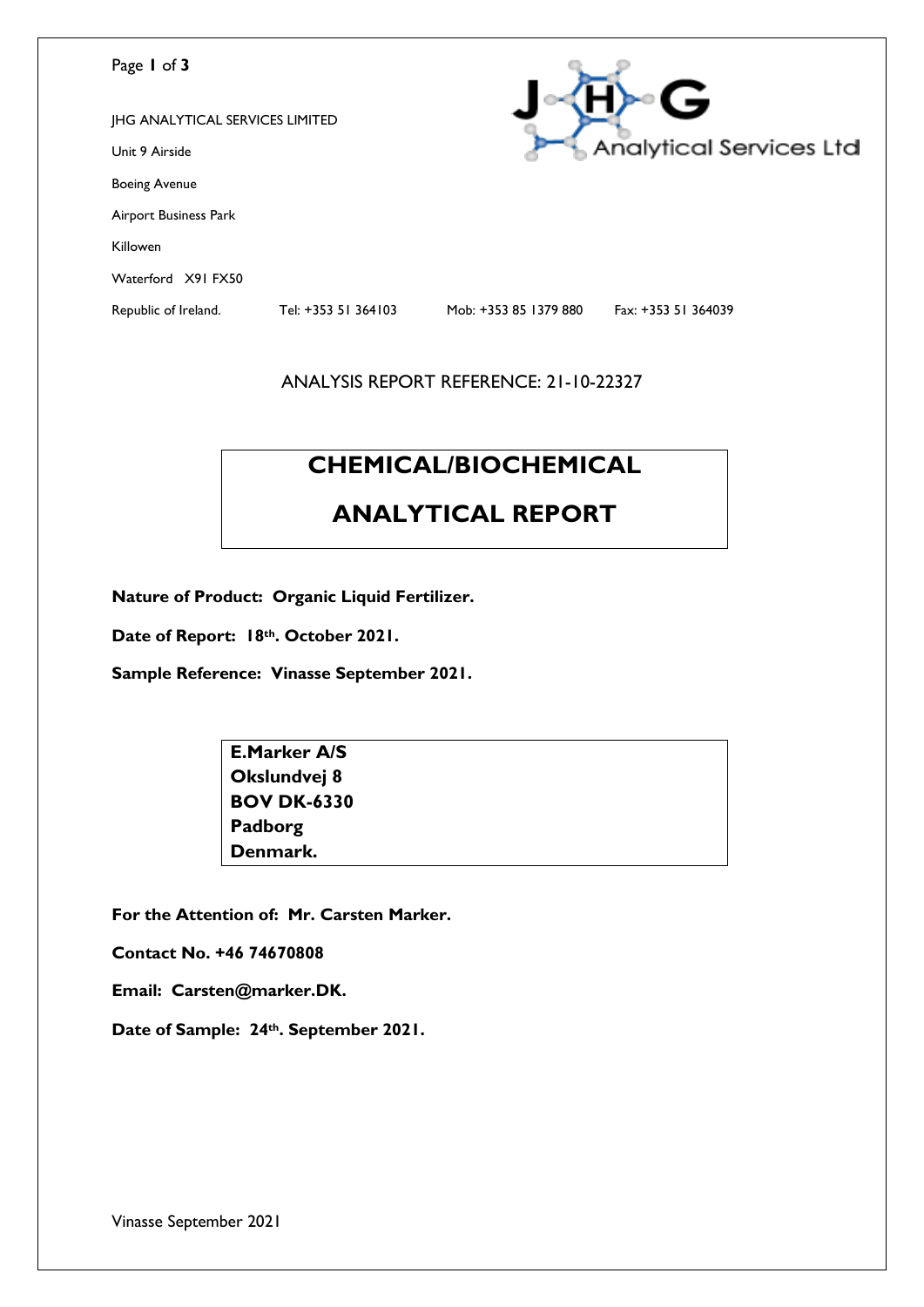

### ANALYSIS REPORT REFERENCE: 21-10-22327

## Herbicide Residues Analysis

| Parameter                     | <b>Method of</b> | <b>Method</b>    | <b>Units</b> | Reported |
|-------------------------------|------------------|------------------|--------------|----------|
|                               | <b>Analysis</b>  | Reference        |              | Levels   |
| Sulfonyl Ureas/Ureas          | UHPLC-MS         | APHA 6630        | $\mu$ g/ml.  | < 0.004  |
| Imidazolinones/Diphenylethers | UHPLC-MS         | <b>APHA 6630</b> | $\mu$ g/ml.  | < 0.005  |
| Phenoxy/Chlorophenoxy         | UHPLC-MS         | APHA 6630        | µg/ml.       | < 0.006  |
| Dinitroalinine/Acetamides     | UHPLC-MS         | APHA 6630        | $\mu$ g/ml.  | < 0.002  |
| Bipyridillums/Triketones      | UHPLC-MS         | APHA 6630        | µg/ml.       | < 0.004  |
| Thicarbamates                 | UHPLC-MS         | APHA 6630        | $\mu$ g/ml.  | < 0.035  |
| Glyphosate/Glufosinate        | UHPLC-MS         | APHA 6630        | $\mu$ g/ml.  | < 0.002  |
| Atrazine desethyl deisopropyl | UHPLC-MS         | APHA 6630        | µg/ml.       | < 0.001  |
| Atrazine deisopropyl          | UHPLC-MS         | APHA 6630        | $\mu$ g/ml.  | < 0.003  |
| Atrazine desethyl             | UHPLC-MS         | APHA 6630        | µg/ml.       | < 0.002  |
| Simazine                      | UHPLC-MS         | APHA 6630        | µg/ml.       | < 0.005  |
| Terbutylazine desethyl        | UHPLC-MS         | APHA 6630        | µg/ml.       | < 0.001  |
| Atrazine                      | UHPLC-MS         | APHA 6630        | µg/ml.       | < 0.001  |
| Terbutryn                     | UHPLC-MS         | APHA 6630        | µg/ml.       | < 0.001  |
| Terbutylazine                 | UHPLC-MS         | APHA 6630        | $\mu$ g/ml.  | < 0.001  |
| Alachlor                      | UHPLC-MS         | APHA 6630        | µg/ml.       | < 0.004  |
| Metolachlor                   | UHPLC-MS         | APHA 6630        | $\mu$ g/ml.  | < 0.005  |
| Aminopyralid                  | LS-MS-MS         | APHA 6630        | $\mu$ g/ml.  | < 0.001  |
| Clopyralid                    | LS-MS-MS         | APHA 6630        | µg/ml.       | < 0.001  |
| Triclopyr                     | LS-MS-MS         | <b>APHA 6630</b> | µg/ml.       | < 0.002  |